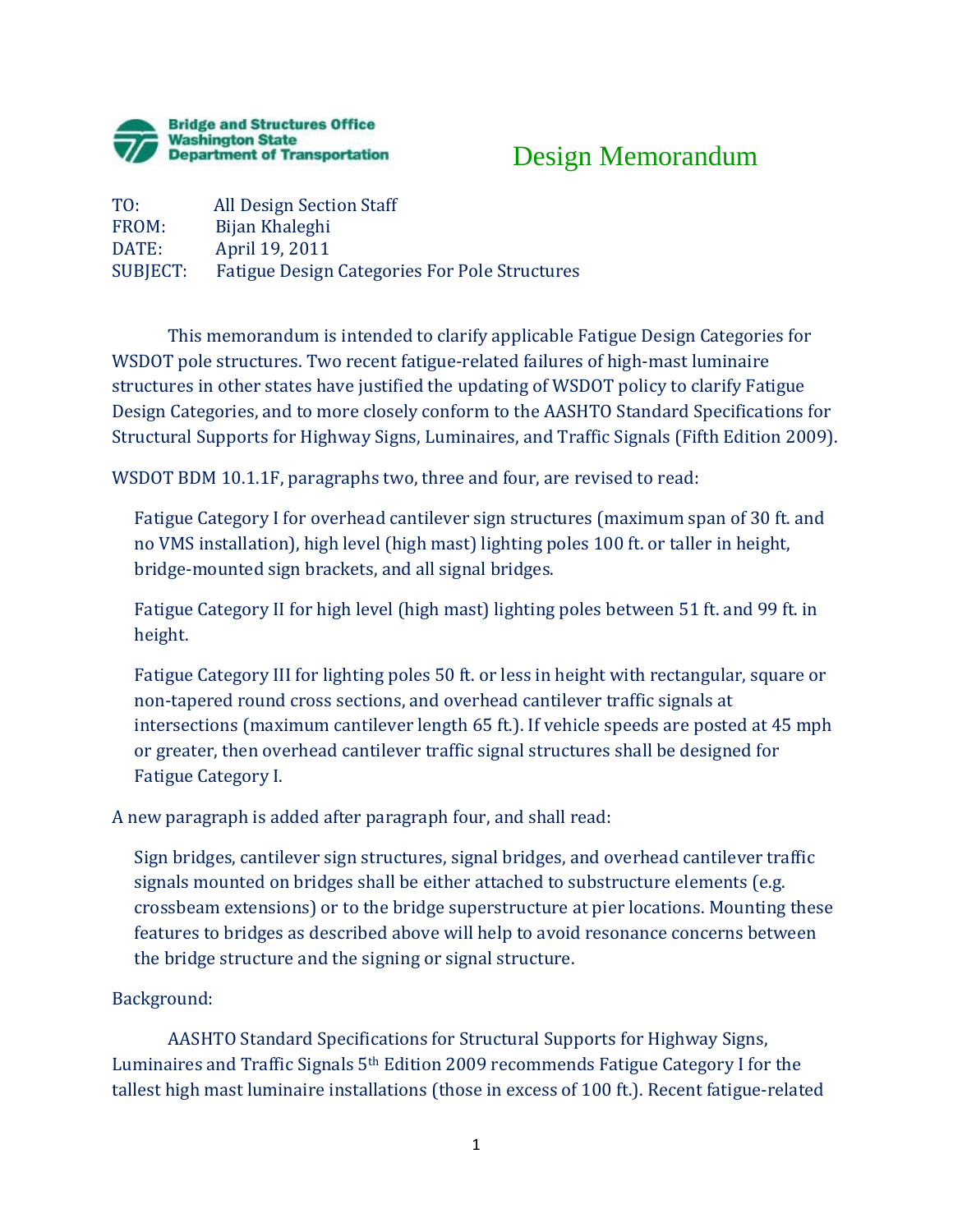failures of high mast luminaires in Iowa and Pennsylvania have highlighted the need to update WSDOT's fatigue design criteria. Additional description for Fatigue Categories II and III has been added to formalize current design practice in the WSDOT Bridge Office. Resonance issues with lighting structures mounted on bridge decks have contributed to two recent failures (Everett Design Build Project and Lewis and Clark Illumination Rehabilitation Project). Requirements supplied in the new paragraph provided above will help to eliminate any future fatigue-related failures of pole structures mounted on bridges.

 If you have any questions regarding these issues, please contact Richard Zeldenrust at 360-705-7196 or Gary Bedi at 360-705-7443.

cc: Mark Gaines, Bridge Construction - 47354 F. Posner, Bridge and Structures – 47340